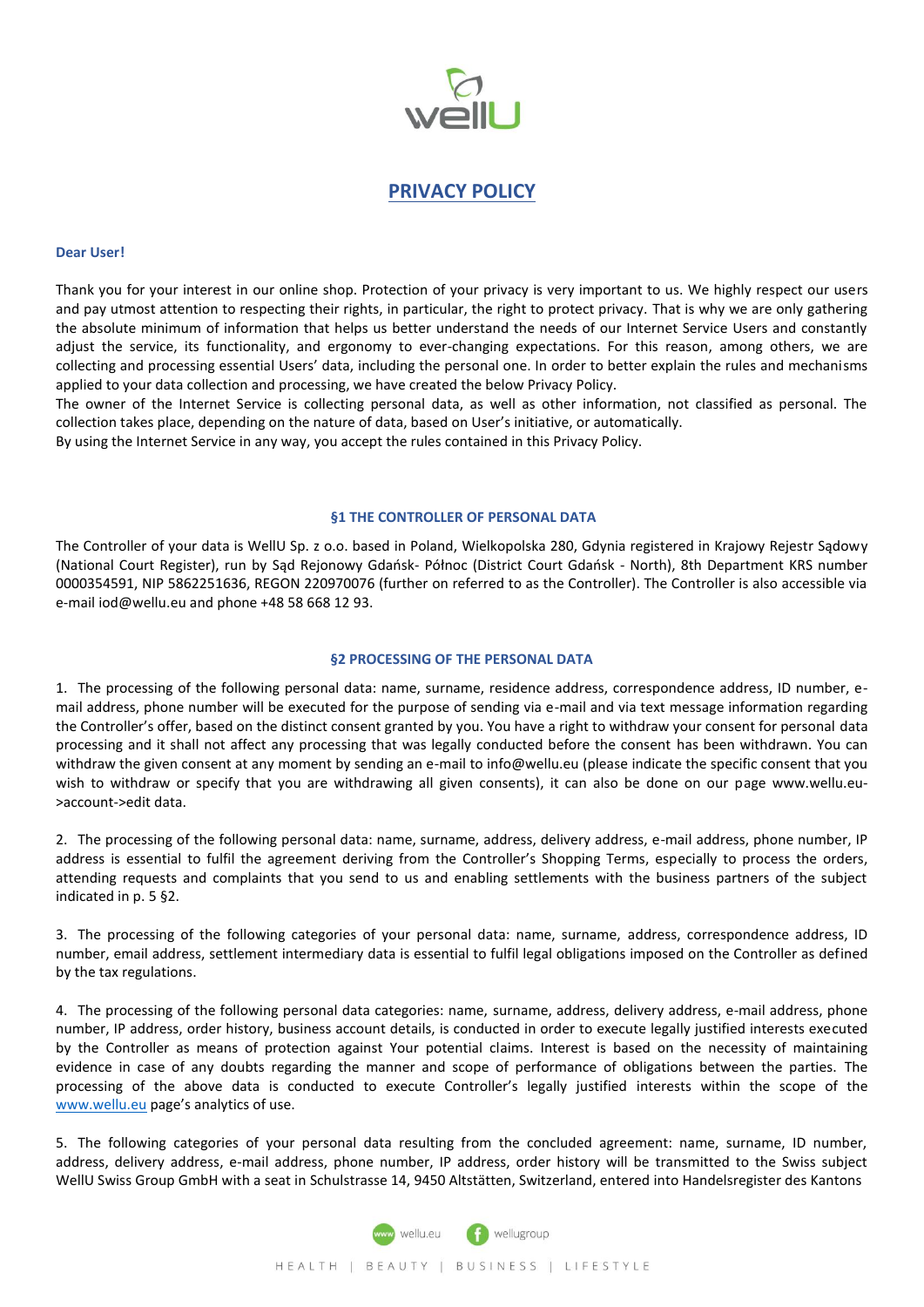

ST. Gallen CHE-407.196.596 for the purpose of handling the sales process together with the Controller's partners who recommended you. Furthermore, your data is also shared with the Controller's contractors in order to execute the deal (logistic companies, couriers, payment service operators, telephone operators, IT and accounting companies).

#### **§3 DATA COLLECTING**

### 1. Data collected during registration:

In order for you to be able to use some of the Internet System functions, you will have to register. During the registration, you will be asked to provide your personal data, as well as other data not classified as such, but included in this Policy.

Providing the data, as well as consenting to their processing is not obligatory (it is voluntary), however, it is necessary to the Owner to provide certain services included in the Internet Service.

Personal data will be processed by the Owner who acts as a personal data controller, for purposes and in ways defined in the statement of consent for personal data processing or in the information enclosed in the relevant regulations. You have a right to inspect and correct your data, as well as to execute other right indicated in the Service's regulations. The above-mentioned matters should be handled by addressing the Owner, sending a letter to the address of their headquarters indicated in the above-mentioned statement.

#### 2. Automatically collected data:

During your visit on the Internet Service pages, some information regarding your visit is automatically collected. These include: your IP address, the domain's name, browser's type, operational system's type – this data does not enable unequivocal identification of your identity.

3. Data collected upon your contact with us:

When you contact us in order to proceed with particular actions (e.g. filing a claim) via the website, phone or email, we will once again require you to provide your personal data in order to confirm your identity and enable us to contact you back. It applies to the same personal data that you have already provided before. Once again, providing this data is not obligatory, but is essential to execute the action, or obtain the information that interests you.

#### **§4 THE USE OF THE DATA**

1. The personal data that you have provided and expressed consent for it to be processed, will be processed only within a scope and for purposes defined in the consent or for the purposes indicated by law.

2. The automatically collected data can be used in order to analyze the users' behaviour on services, as well as to gather demographic data about our users.

3. The data collected as result of the correspondence between you and the Owner shall be used only for the purpose of providing as correct, complete and prompt reply as possible to your query.

4. In the event of violating the Terms and Condition of the Internet Service, both, linked to violating the law, as well as unlinked to it, but based on other regulations, the Owner can share your data, including personal data to the organs of justice in the situations defined by the law.

#### **§5 THE DURATION AND PLACE OF YOUR DATA PROCESSING**

1. The Controller shall also process your above-described data within the territory of Switzerland, which, according to the decision of the European Commission provides appropriate protection to your data.

2. The Controller will continue processing your personal data that is mentioned in point 1 §2 until the consent is withdrawn, the one from point 2 §2 above throughout the period of agreement execution, until the account is deleted and, respectively, until the www page has been exited, from point 3 §2 above during the 6 years period, and from point 4 §2 above during the period of 10 years.

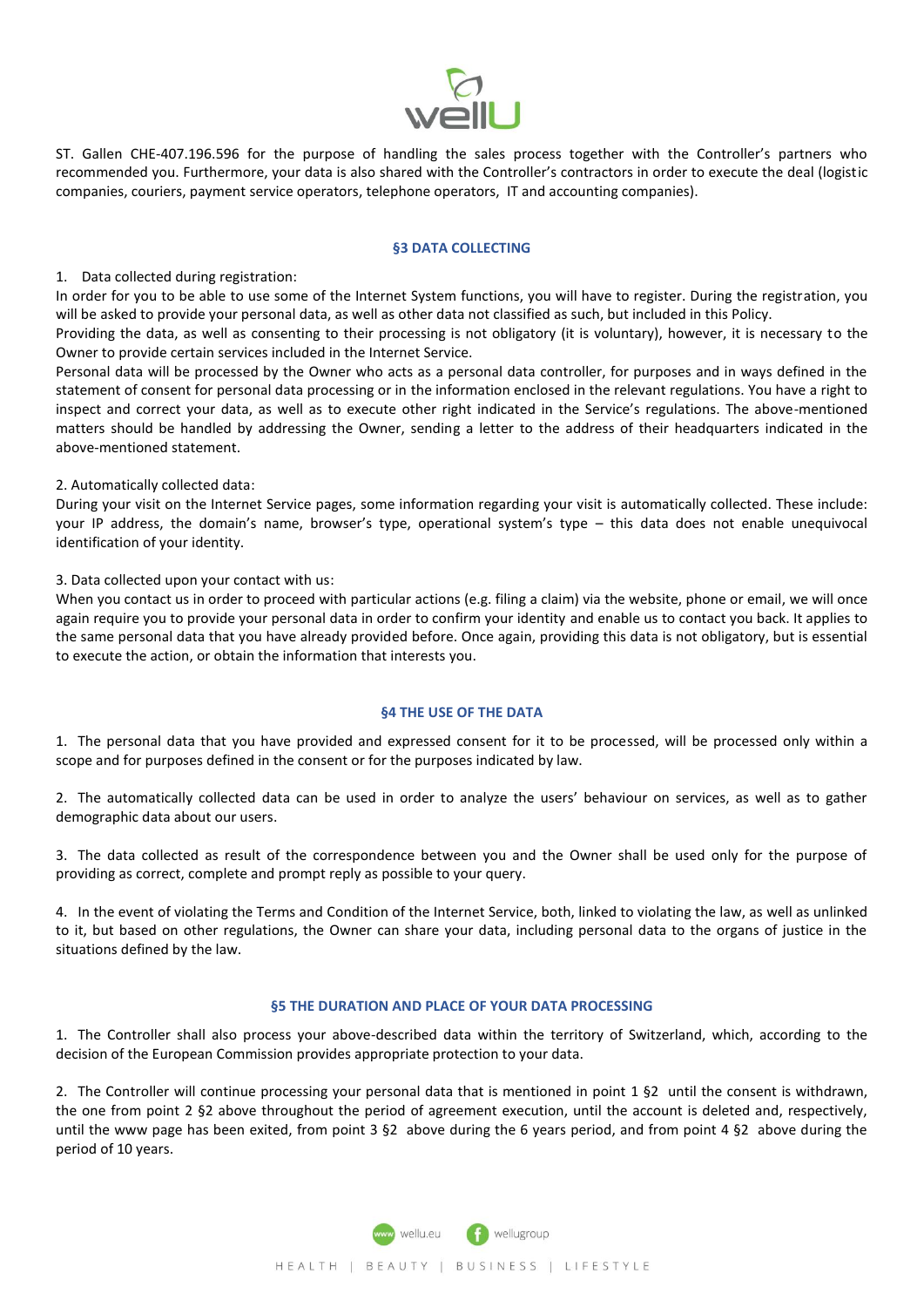

## **§6 YOUR RIGHTS**

1. You have a right to demand from the Controller the access to your personal data, to correct them, delete or limit the scope of their processing, protest against the processing, as well as the right to data portability;

• as far as the data correction demand is concerned: you notice that your data is incorrect or incomplete;

• as far as the data deletion demand is concerned: Your data is no longer essential for the purpose that it was originally collected for by the Company; you withdraw your consent for data processing; You object to Your data processing; Your data is processed in an unlawful manner;

• as far as the data processing limitation demand is concerned: should you notice that your data is incorrect – you can demand to limit the processing of your data;

as far as the data transfer demand is concerned: processing of Your data is conducted based on your consent or an agreement concluded with You.

You can execute the above rights in any manner that you wish, including via e-mail at info@wellu.eu, by regular mail sent to the Controller's address, or via phone +48 586681293.

2. You have a right to file a complaint against the Controller or the deed of processing Your personal data to the supervisory body, in particular in the European Union Member State of your habitual residence, your place of work or the place where the alleged violation occurred, if you think that the processing of your personal data violates the GDPR regulations. In Poland, the above-mentioned supervisory body is the President of the Office for Personal Data Protection (Prezes Urzędu Ochrony Danych Osobowych).

3. The submission of personal data is voluntary.

4. You have a right to object – due to the reasons related to Your exceptional situation – to the processing of personal data concerning Yourself, that is being conducted based on Your consent or on a legally justified interest of the Controller (see the  $\blacksquare$ information above). The state of the state of the state of the state of the state  $\blacksquare$ 

In the event of such objection the Controller is not allowed to further process Your personal data, unless the Controller proves the existence of legally valid, justified grounds to process, and they would be superior to Your interests, rights, and freedoms, or if the Controller demonstrates the existence of grounds for determination, investigation or defence of claims.

5. If Your personal data is processed accordingly to the information provided above with the purpose of the direct marketing, you have a right to object, at any moment, to the processing of Your personal data for the purpose of such marketing, including profiling, within the scope to which the processing is linked to such direct marketing. In the event of such objection, the Controller is not allowed to further process Your personal data for such purpose.

6. The above-described objections may be filed in any manner, including via e-mail at info@wellu.eu, by regular mail sent to the Controller's address, or via phone +48 586681293.

# **§7 CONTACT**

How will we be contacting you? – the Owner normally communicates with the Users via email addresses that they provide. At times, when the Owner deems it appropriate or helpful, Users can also be contacted via phone (including text message) or in writing.

# **§8 PARTNERS**

The Privacy Policy does not apply to entities whose contact data or links appear in our services.

# **§9 COOKIE FILES**

A cookie is a short information that given server records on your computer's disc in the form of text files. They enable us to measure how popular the service is. We recognize you in order to find out what information do you need and what are you

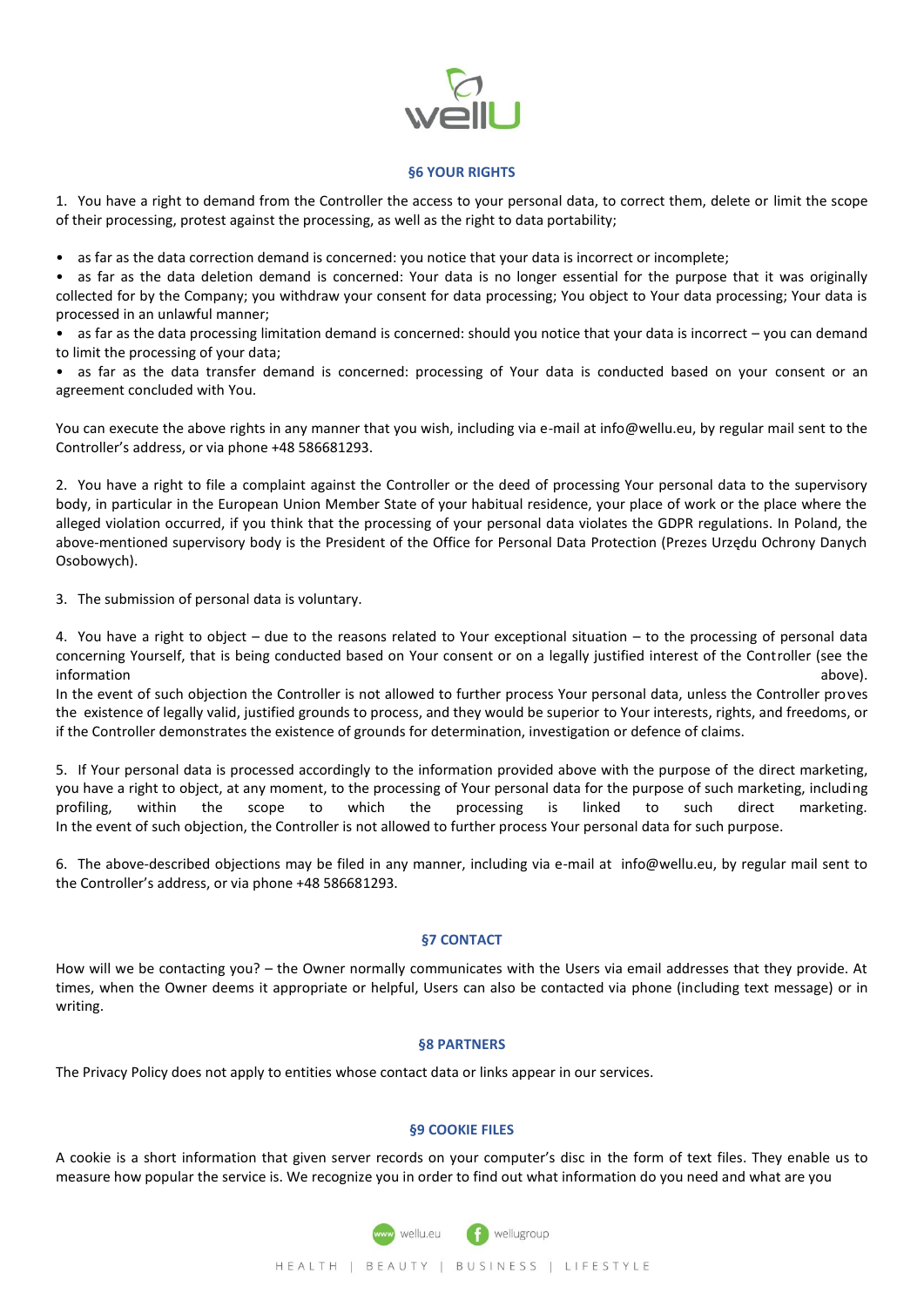

looking for on our services. We want to know which categories do you visit more often than the others, and thanks to that become an even better and more interesting service than before. It is you who provides us with the knowledge regarding the direction in which we should develop, what are your requirements, what is missing and you think it should be included in the service. Furthermore, cookies are used by the service to maintain the user's session (after login), so that the user does not have to provide the login and password at every subpage; to create statistics that enable us to understand in what way are the user's using the web pages, which facilitates the improvement of their structure and content.

Therefore, by using a service it is mainly you who decides about its future shape. Cookies are in no way harmful to the system on your computer and saved files, they also do not purposefully affect negatively its efficiency nor functionality. The identification occurs impersonally and namelessly and only includes the data concerning way and form of using the service.

Within the service two basic kinds of cookies are being applied:

- session cookies temporary files that are stored in the user's target device until logging out, exiting the web page or shutting down the program (Internet browser),
- persistent cookies are the files that are stored in the user's target device for a period of time defined in the cookies parameters or until they are deleted by the user.

Within the service, the following kinds of cookies are being used:

a) the essential cookies that enable the proper use of the service, e.g. verification cookies used for services that require verification;

b) the cookie files needed for providing security, e.g. used for detecting abuses in the area of service verification;

c) performance cookie files that enable gathering information about the way of using the service web pages;

d) functional cookie files enabling to save settings and interface personalization of the user, eg. In the scope of the selected language and region from which the user comes, the font size, the web page appearance etc.;

e) advertising cookie files enabling to provide the user with advertising content better adjusted to their interests.

The cookie files may also be used and stored in your target device also by the advertisers and partners co-operating with the Owner.

The acceptance of the cookie files is not obligatory for using the Internet Service and the Owner informs the users, legibly and clearly on the Service's pages about the purpose of storing and accessing cookies, as well as about the possibility of defining by the User the conditions or storing and accessing the cookies with settings of the program installed on the user's device. We indicate that a failure to accept certain cookies will prevent the correct service functioning in its full scope.

You can grant consent to storing cookies on your device and using them in a manner described above by relevant settings of the internet browser that you are using, meaning setting your browser to accept cookies, or if the second applies, not changing the already existing settings after receiving such information, which means the acceptance to receive cookies that are used by the Owner in the manner described above.

In order to not receive the cookies, one should use the settings of the internet browser used for connecting to the service and select an option to automatically reject cookies. These settings usually also allow managing cookies in remaining scope.

Below you will find links to the examples of the official web pages of the producers of most frequently used internet browsers, where an information is placed regarding the activities required to change the settings of a browser in the above-defined scope:

• MS Internet Explorer 9:

<http://windows.microsoft.com/pl-pl/windows7/how-to-manage-cookies-in-internet-explorer-9>

• Mozilla Firefox

<http://support.mozilla.org/pl/kb/ciasteczka>

• Google Chrome

<http://support.google.com/chrome/bin/answer.py?hl=pl&answer=95647>

• Opera 8.0

<http://help.opera.com/Windows/8.0/pl/cookies.html>